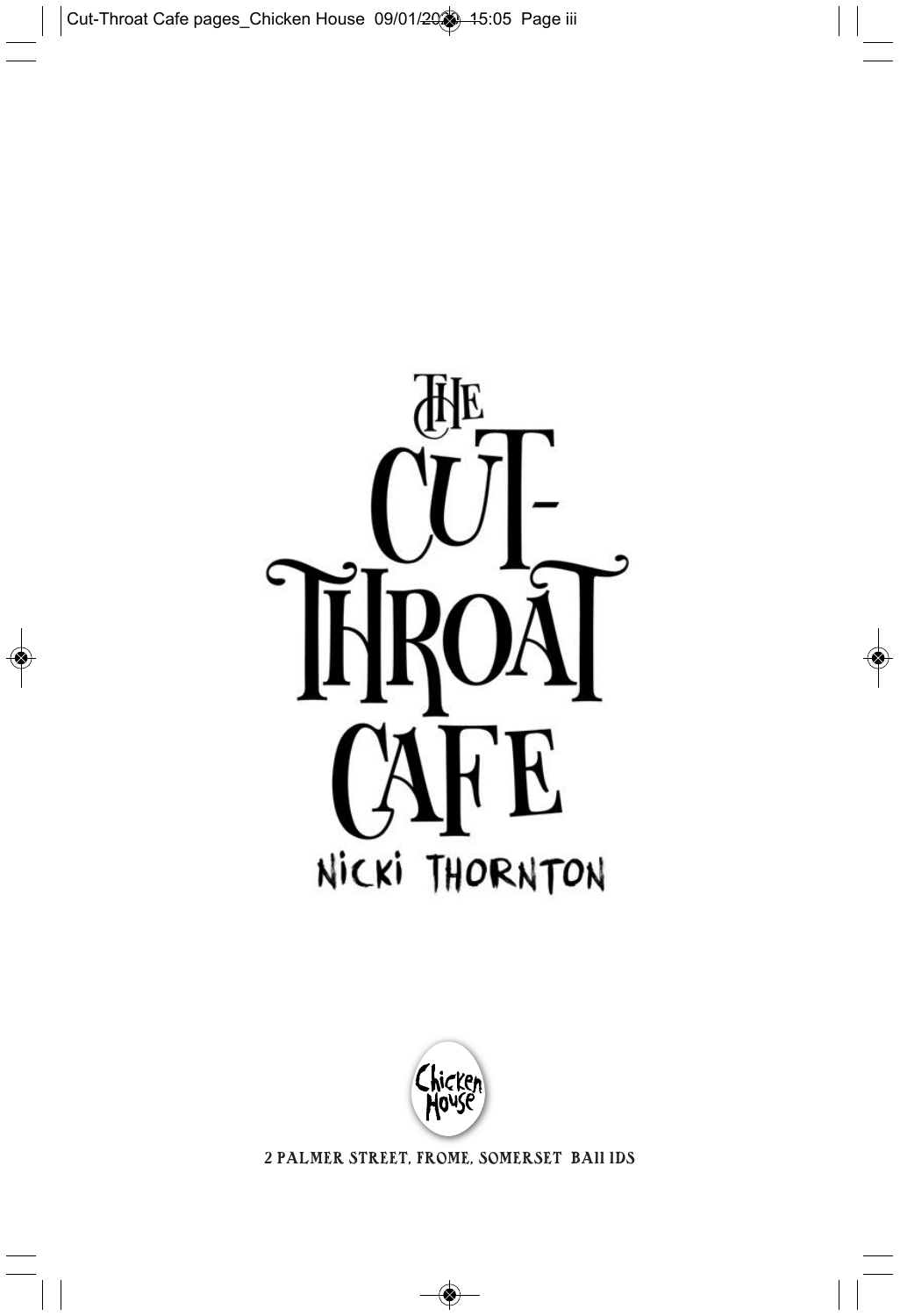Text © Nicki Thornton 2020 Illustrations © Matt Saunders 2020

First published in Great Britain in 2020 Chicken House 2 Palmer Street Frome, Somerset BA11 1DS United Kingdom www.chickenhousebooks.com

Nicki Thornton has asserted her right under the Copyright, Designs and Patents Act 1988 to be identified as the author of this work.

All rights reserved.

No part of this publication may be reproduced or transmitted or utilized in any form or by any means, electronic, mechanical, photocopying or otherwise, without the prior permission of the publisher.

Cover and interior design by Steve Wells Cover and inside illustrations by Matt Saunders Typeset by Dorchester Typesetting Group Ltd Printed and bound in Great Britain by CPI Group (UK) Ltd, Croydon CR0 4YY

> The paper used in this Chicken House book is made from wood grown in sustainable forests.

## 1 3 5 7 9 10 8 6 4 2

British Library Cataloguing in Publication data available.

PB ISBN 978-1-912626-60-1 eISBN 978-1-913322-08-3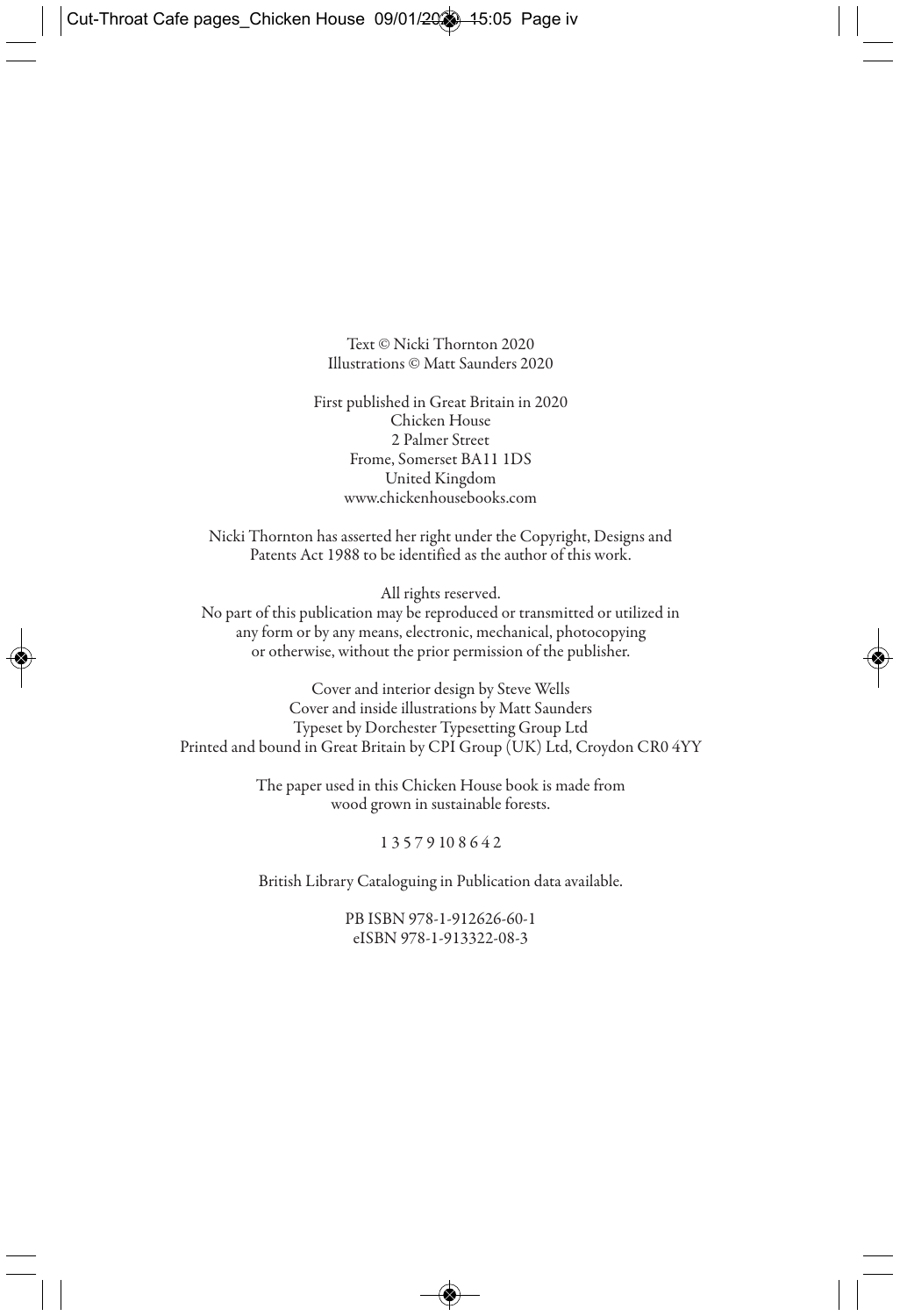*For my sisters, Karen and Sandra*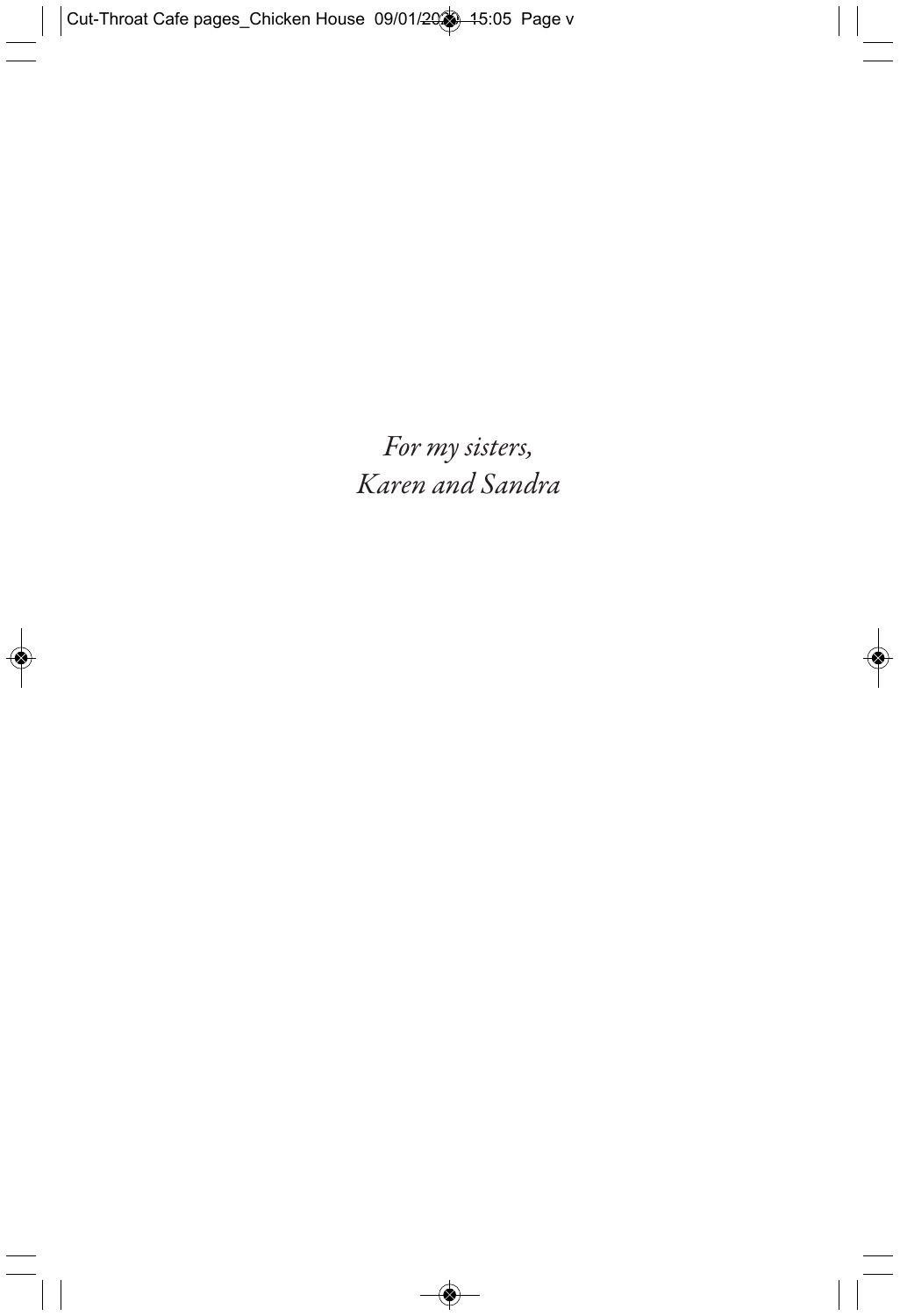Those Appearing in the Curious Case of the Cut-Throat Cafe

Seth Seppi Inspector Sagacious Pewter Angelique Squerr Nightshade

Herb Camphor Cheery Damson Leaf Falling Dagger Tourmaline Tendril Vetch

Calamus

Granny Onabutter Armory Opal Kalinder Squerr Gladys Tidings Forever Young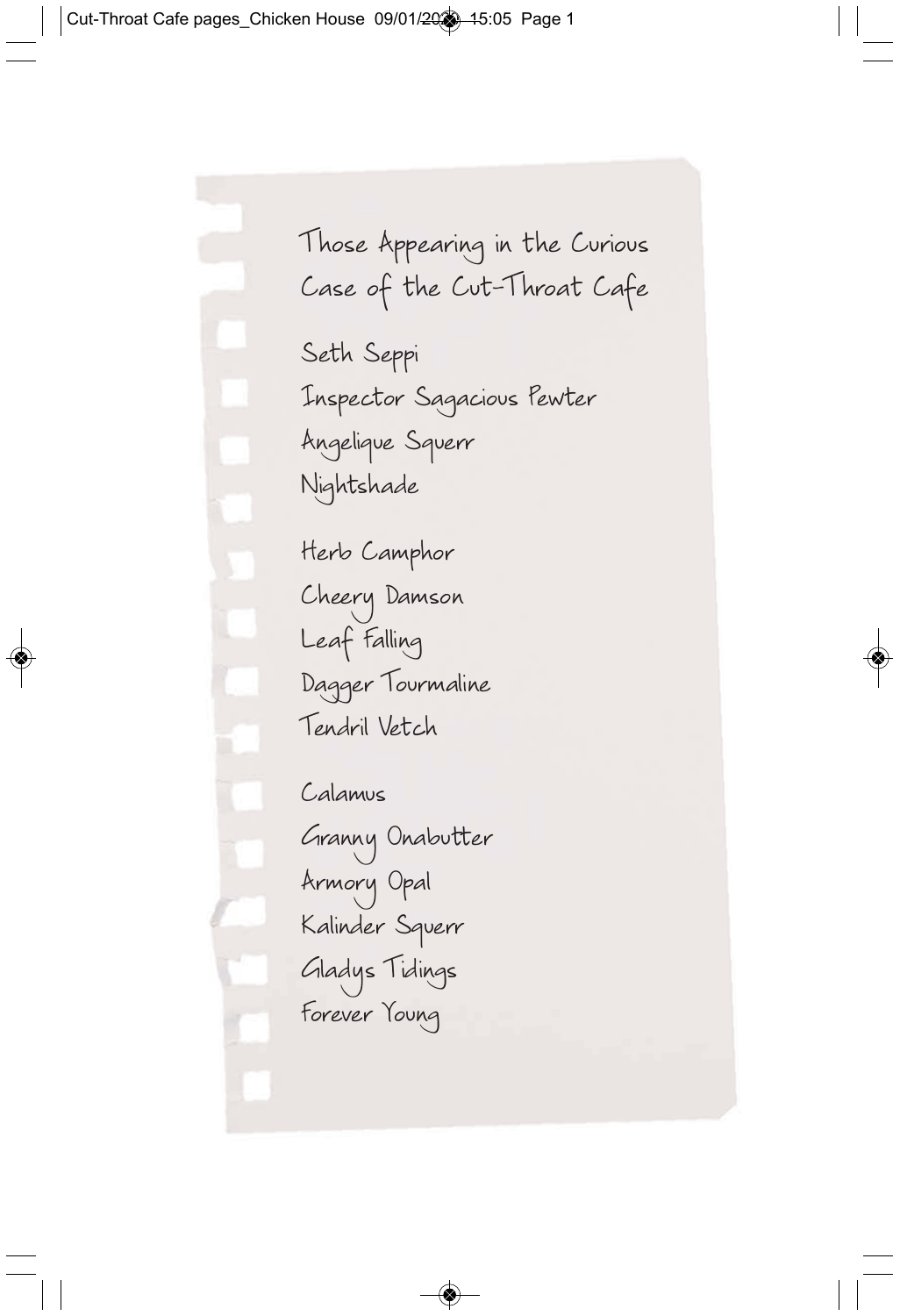## PART ONE

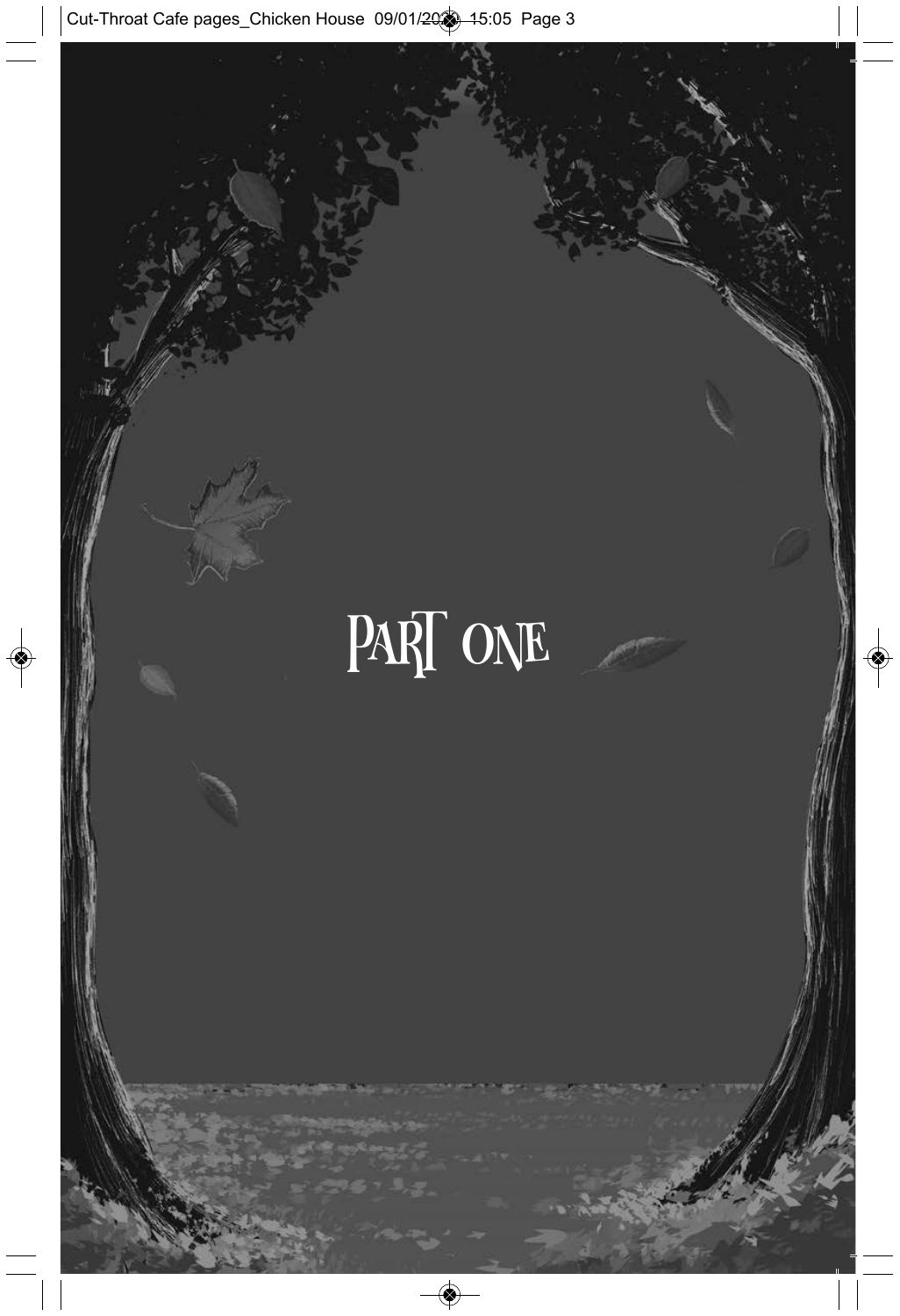

## 1. SCRUMDIDDIYUMPIFOUS

 $\rm \overline{Y}$  $\mathcal{N}$  ou are to do two things, and two things only.' Angelique Squerr tossed her long hair, dark except for a stripe of red down one side. 'You sit inside this cafe and you wait for me to come back. You do not cause any trouble.'

Seth Seppi knew that when a magical friend gave you instructions you should always pay attention. But he was entranced by the yellow umbrellas sprouting from circular tables that spilt out in front of the Scrumdiddlyumptious Cafe. Their fluttering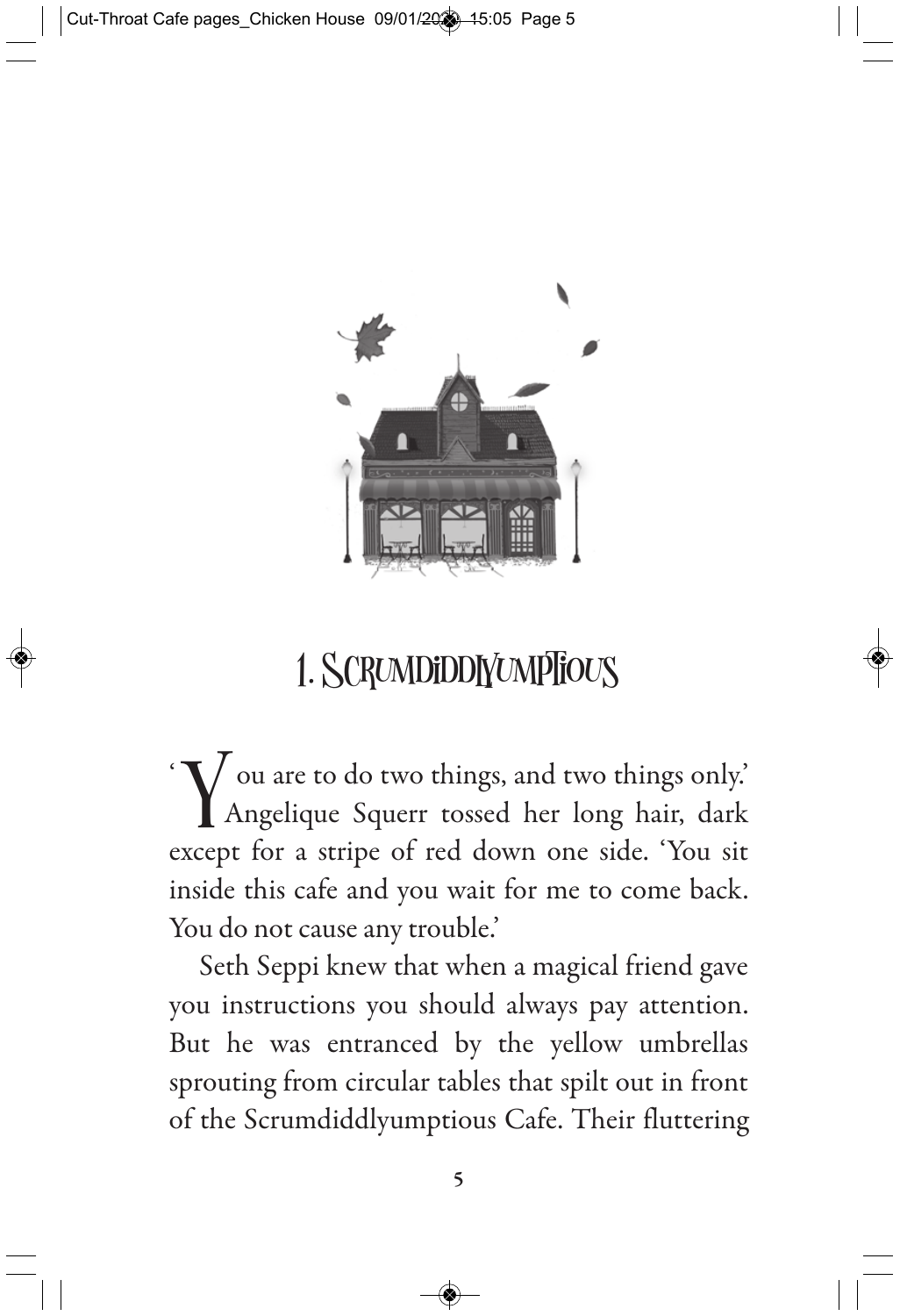made it look as if a cloud of giant butterflies had landed in this corner of The Forum, a rather grimy and gloomy cobbled square in the centre of this interesting town.

Angelique tucked her red lacquered cane – a silver-topped magical instrument that she was never without – under her arm and looked ready to go. As she turned and sailed off to do something important, Seth was left with nothing but a heavy suitcase, a cumbersome basket and a feeling that he never did anything right.

Even so, as he lifted the basket and dragged his suitcase awkwardly through the noisily flapping umbrellas, he felt excited.

A smell of warm sugar and cinnamon filled the cold air. He passed only one customer braving the chill outside. A girl with a halo of untidy hair was sitting alone, slumped against the cafe window, her mouth open. She looked as if she'd nodded off halfway through eating a quite delicious-looking strawberry cupcake.

As he stepped inside, a rush of warm air welcomed Seth, along with a woman in a candystriped dress, her hair in tiny plaits, arranging cakes behind the counter. She greeted Seth with a big, lipsticked smile. Seth smiled back shyly then made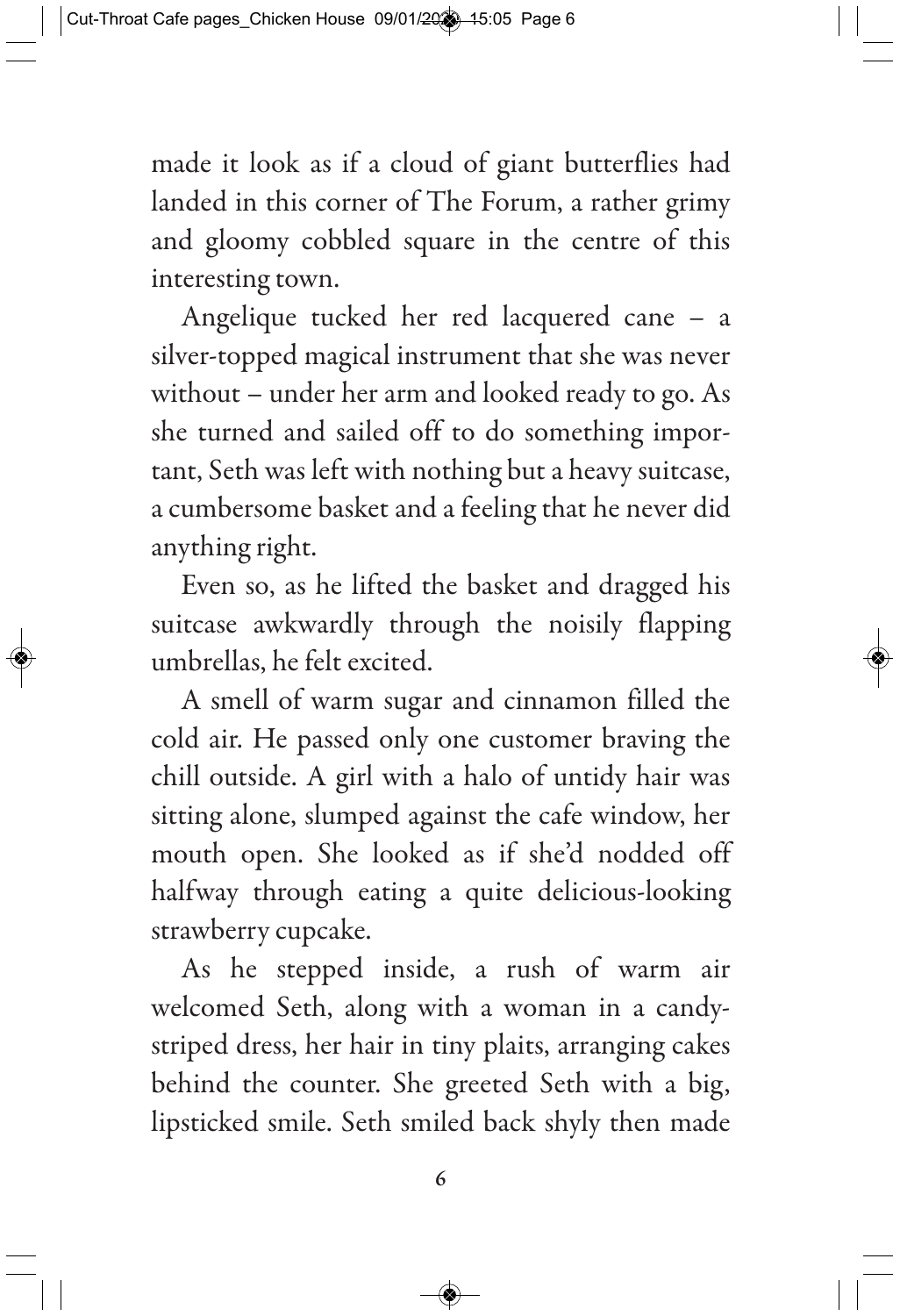his way to an empty seat near the back, but with a clear view of the window. He'd watch for Angelique. She'd hinted that even sitting here and waiting was something he could mess up. Well, he could wait. And he would prove he could steer clear of trouble.

After all, in this friendly cafe, with its walls painted a warm yellow that gave the feeling of being inside a cake or a bowl of custard, what could possibly go wrong?

He tried to position the large basket comfortably on his legs. He reached for a menu, even though today, Seth was less interested in food than looking about him.

Around him were about ten customers munching thick sandwiches, nibbling lunchtime sticky buns or slurping strange-looking foamy green drinks through striped paper straws. There was a comforting low hum of chatter and clink of teaspoons on china, and the smell of toasting cheese.

Seth found himself wondering: *Which of them?*

Because some of these people, reading books or filling in the crossword while they munched, had a secret. A secret that made this cafe the most exciting place he had been to in his life. Some of them were something Seth longed to be more than anything.

Some of them were sorcerers.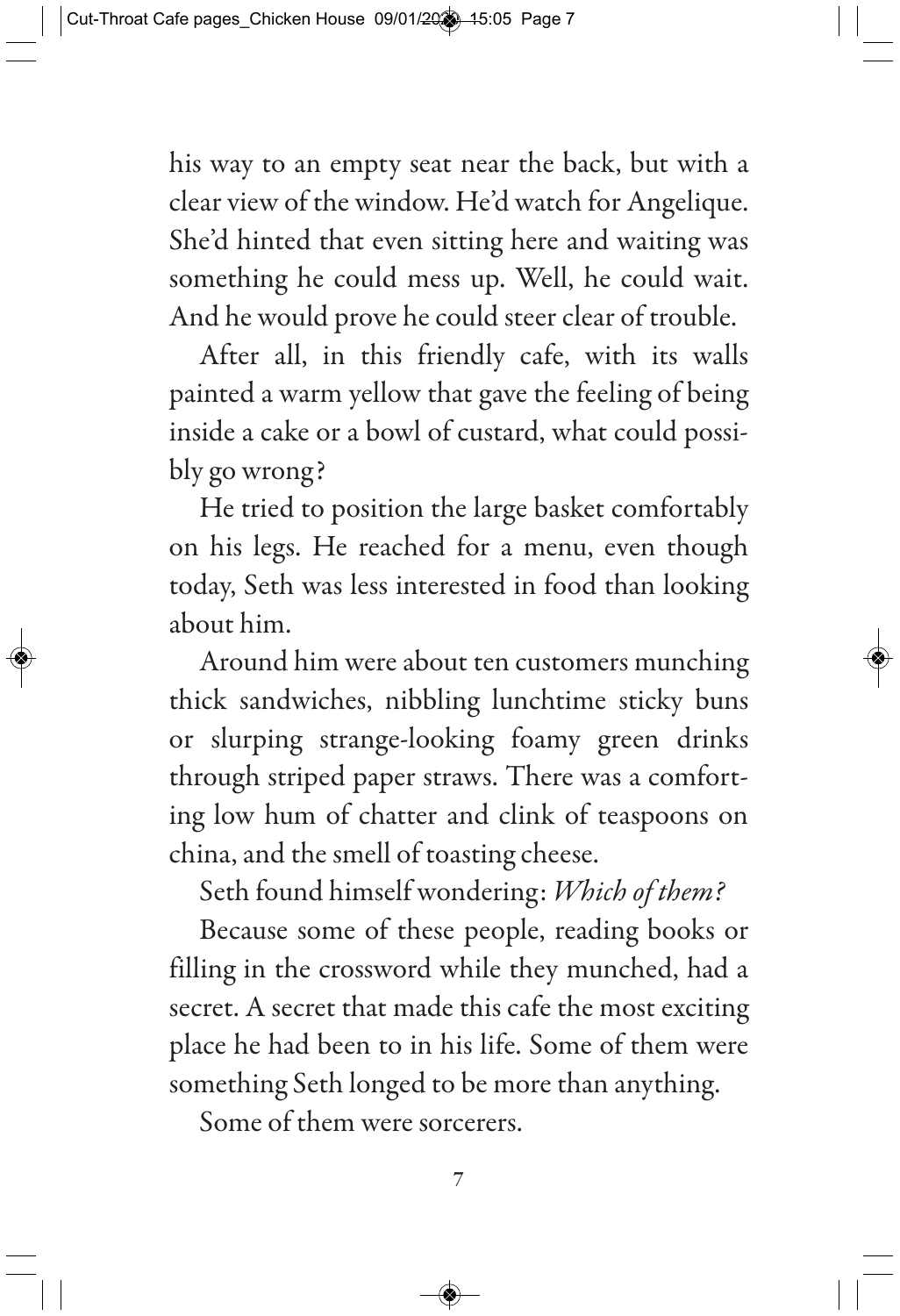'So is this where I get out?' came a soft, lilting voice that didn't disguise its grumpiness. 'It's not dignified being carried around in a basket. Hope you don't expect me to like it. What are we doing here again?'

Not for the first time, Seth wondered whether it really had been a blessing to discover his cat could speak.

There was a girl at a table in the window who had hair as springy and green as moss, and Seth felt that with his slim frame, untidy hair and wide-set eyes, he was unremarkable enough to be able to sit here all day and just watch.

'Nightshade,' he replied softly, 'we are waiting and we are blending in.'

He looked about him. Could he tell if someone was magical?

What about the dapper man in the pinstriped suit at the next table? His gold-patterned waistcoat was straining over his tummy, and two tufts of grey hair sprouted either side of his head as if a bat had landed there badly. The man licked his fingers after making quick work of a crusty sandwich crammed with slices of salami and cheese and went to pay at the till.

'Scrumdiddlyumptious Cafe,' Nightshade muttered. 'Not at all Scrumdiddlyumptious in here. All right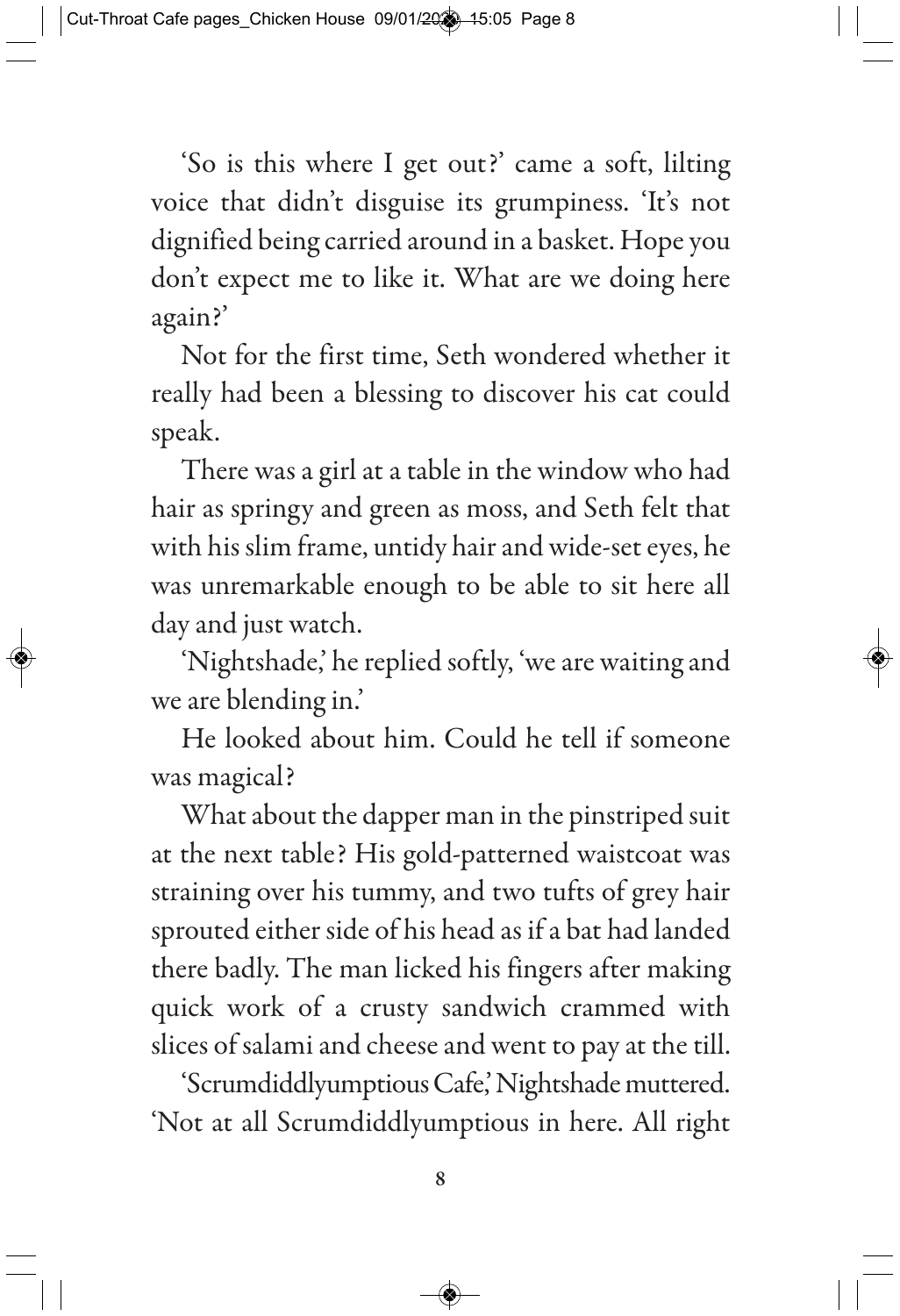for you. I bet you're just about to order something filling and smothered in sugar. Any chance of an ice cream?'

'If a crowd gathers because I've brought a talking cat to this cafe, Angelique will be mad,' Seth whispered into the basket. 'We're in Gramichee, one of the few towns where a cluster of magical folk live.' He repeated Angelique's words from when she explained everything to him earlier, 'But it's not a totally magical town. Sorcerers still have to be secretive.'

Imagine a place where people could walk down the street magicking mice out of fresh air, turning the walls to gold or making it rain fish. But then, Seth knew enough about sorcerers to understand that wasn't ever likely. Sorcerers took their magic seriously. Magic, as well as being incredibly rare, could be dangerous to do.

Seth couldn't stop a small sigh escaping him. Not long ago, he'd started to believe his destiny was to become a sorcerer. But right now he'd settle for being able to use magic to stir a spoon in his tea. Or to perform *any* spell well enough not to cause an explosion.

'So can you please just not talk?' he pleaded to his cat. 'They may even have a *no cats* rule.'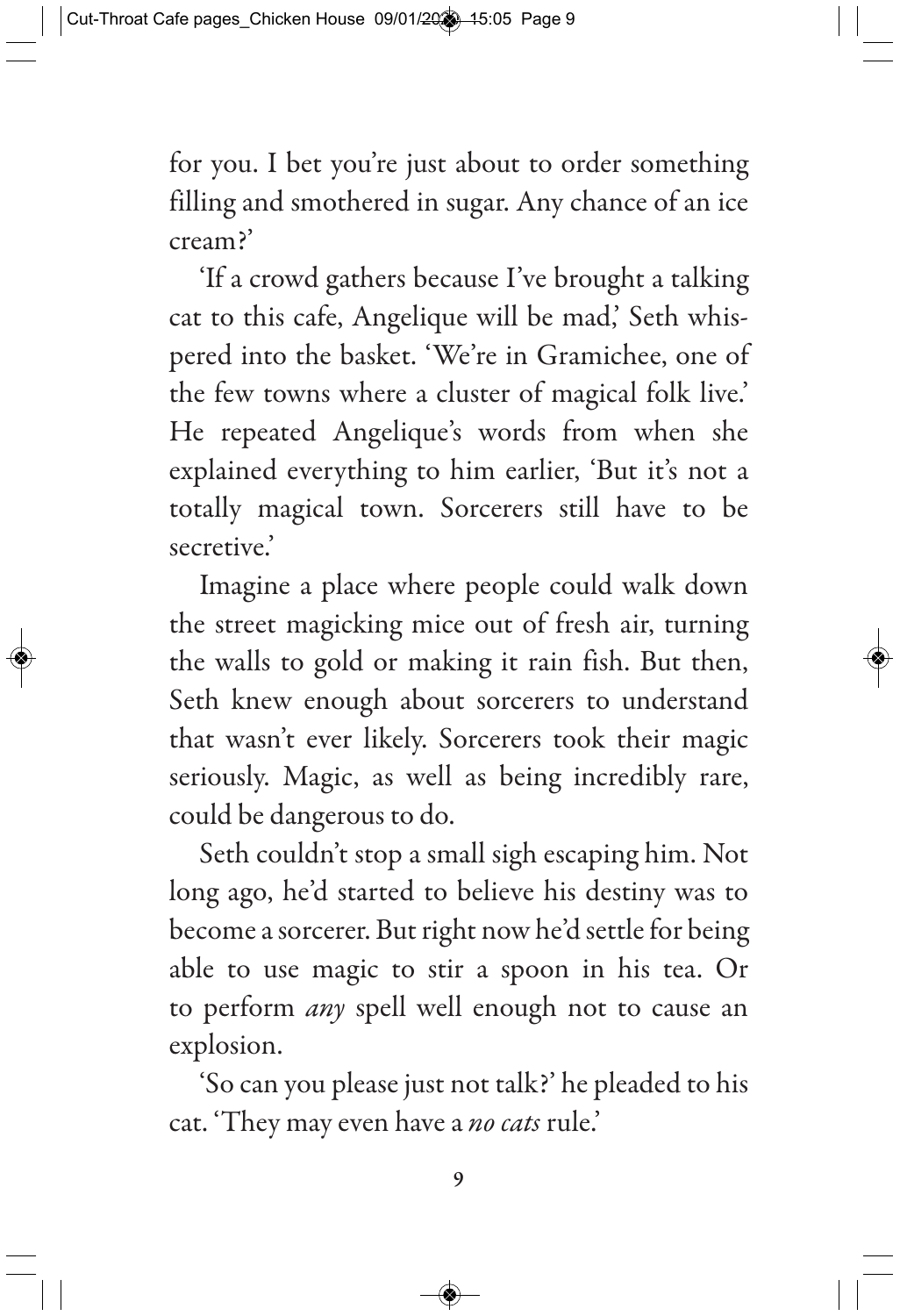'Well, that's just blatant discrimination. Plenty of places welcome dogs, *adore* dogs, put down nice bowls of fresh water for dogs. Big mucky creatures. You never need to give a cat a bath, do you? You'd think we never came into cafes. Anyway, remind me, how is this all going to help with your magic?'

Seth put his mouth close to the basket. 'Angelique thought it might be good for me to spend some time among magical folk.' Although he suspected what she really meant was that *she* needed some help with him and his disaster magic.

The one thing Seth wanted most in his life, what he dreamt and longed for (apart from, right now, to taste one of those fascinating frothy green drinks), was to be an amazingly powerful sorcerer. The horrible truth beginning to dawn was that this cherished dream might never be realized. Every single time he tried to get a spell under control, it went spectacularly and despairingly wrong.

Angelique had effortlessly summoned a minuscule glow of magical fire in the palm of her hand. On his turn, he'd scorched himself so badly he hadn't been able to practise for days because of the enormous bandage wrapping his hand.

His chance of ever passing the magical exam, the Prospect, and becoming an official member of the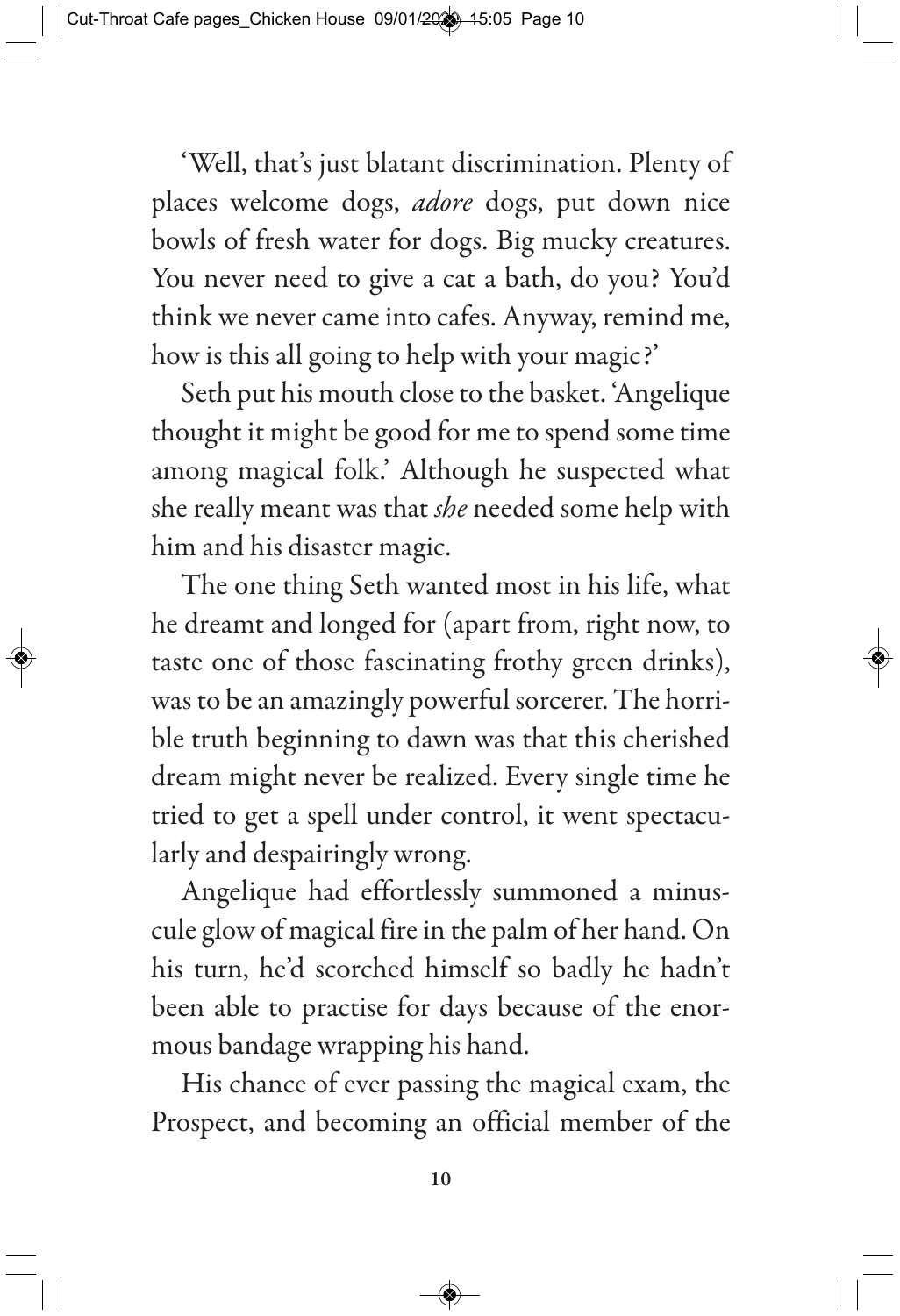magical world, seemed about as likely as flying to the moon.

Worse, he couldn't fight the growing suspicion that if he had inherited even a little of his mother's magic, there was something wrong with it. He stared despondently out of the window, where a boy about thirteen with close-cropped curly black hair and skin the colour of walnuts was threading his way through the yellow umbrellas. He paused by the sleeping girl before pushing open the cafe door, admitting a rush of eager spring air. He slid into a seat, combing the room with anxious eyes.

'Hello, Tendril – hot chocolate?' In one effortless movement the woman at the counter grabbed a wide-rimmed cup and pressed a button that filled the air with the sound of boiling milk.

'Thanks, Glad,' replied the boy.

The tiny girl with hair like moss leapt up. 'Hey, Tendril!' The crafty look on her face and the way she moved to the seat right next to his looked less like friendliness and more like a deliberate attempt to cut off any chance of escape.

The door opened again and in strode an olderlooking boy with smooth, raven-black hair and dark eyes as unreflecting as jet. He was wearing a black cape swept about him as if he wanted people to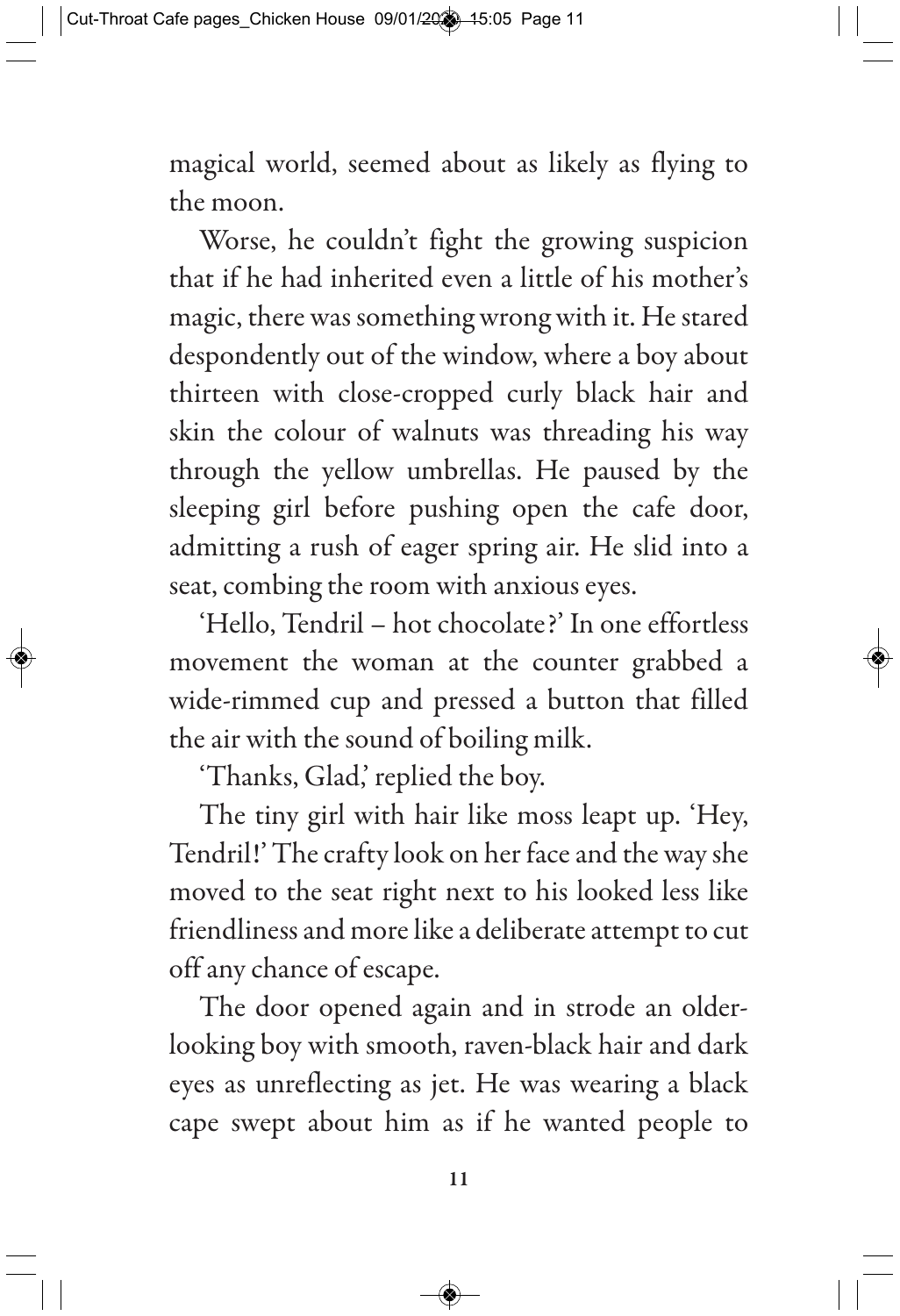think he had leathery wings.

'Usual please, Glad,' he drawled, tapping his fingers on the counter.

'Trickerchockerglory coming right away, Dagger,' Glad replied, tossing her plaited hair. 'Heard you made your first arrest. I'm impressed!'

Dagger jerked his collar up with a self-satisfied smile. He looked as if he was about to answer, then his hard eyes glittered as he spied the boy called Tendril. A look of fear crossed Tendril's face and he pulled up the hood of his jacket. Dagger took the seat opposite him and the girl with green springy hair giggled unkindly.

Glad went to stand right by their table and planted her hands on her wide hips. 'Just to say, if you apprentices are planning to play any pranks on each other, keep them out of my cafe. Otherwise you'll all be banned. Using spells to give people rabbit ears and turn others blue!' She shook her head as she went back behind the counter.

*Apprentices.* Seth caught right on to that word.

That meant they must all be training to be magical! Seth looked at the group with curiosity and envy. Apprenticeships were highly prized and were the very best way to learn magic, although using magic to give people rabbit ears and turning others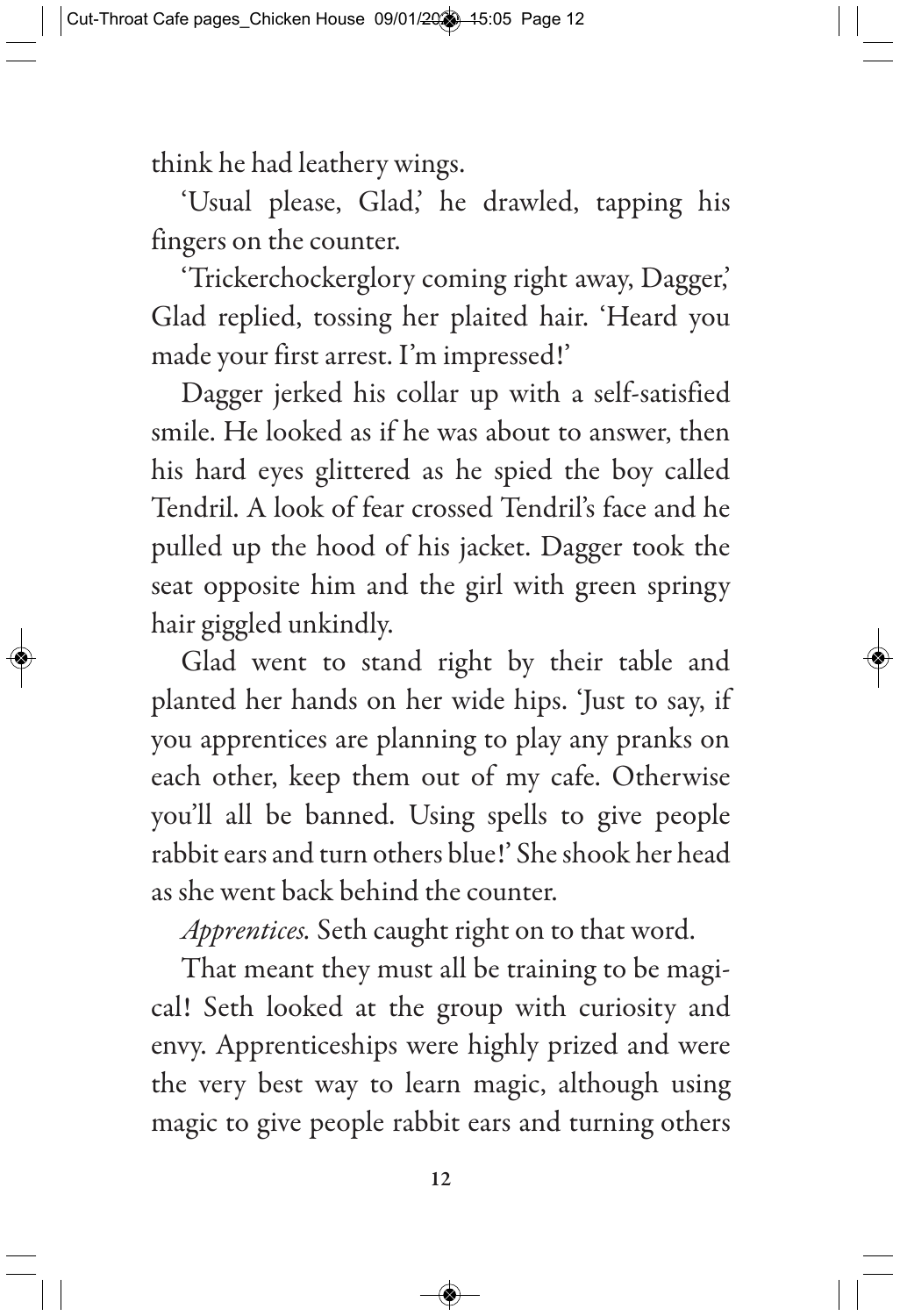blue really didn't sound like spells that should ever be used.

Glad slid Dagger a giant ice cream in a tall glass, topped with foaming cream and chocolate sprinkles. He shrugged and loaded a spoon.

Even with his imposing air, the enthusiastic way he tucked into his ice cream suggested to Seth he might not be much older than Tendril.

'No more pranks? Aww, shame.' The girl with the green hair gave a sly look at Glad. 'Not here in the Scrum anyway!' Then she jerked down the hood of Tendril's jacket. 'Aww, you got rid of them. Your rabbit ears were so cute.'

Tendril fought to cover his head again and was trying to quickly drain his drink, but it was clearly hot.

Seth hated the way the girl squealed with cruel laughter. He found he was gripping the menu tightly, unable to take his eyes from the group.

Dagger leant towards Tendril. 'I didn't hear you say hello. You should be more polite to your friends.'

'Hello, Dagger,' muttered the boy. It was obvious he was desperate to escape, but was surrounded.

'Did you stop to have a quick chat with Myrtle? Only I notice she's gone to sleep,' Dagger said with a smirk.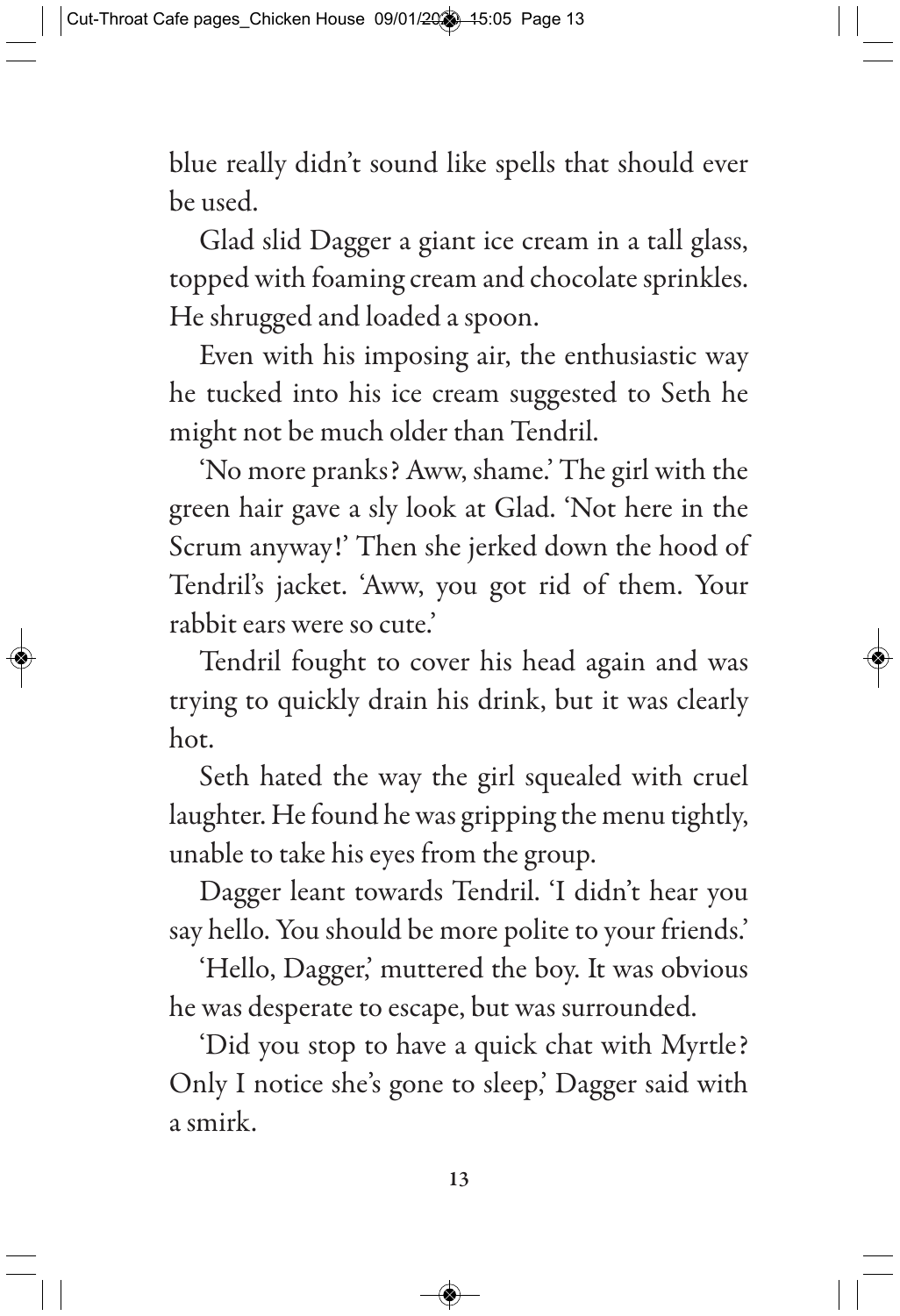There was another snort of laughter from the moss-haired girl.

Tendril began to sneeze. His breathing quickly became fast and shallow and soon he was fighting to get air into his lungs. His eyes were watering. He fumbled to reach his pocket.

Seth was almost on his feet, but then Glad was there and reaching into Tendril's pocket for him. She drew out a slender square-cut green bottle. He nodded, eyes watering, breathing raspy. Glad unscrewed the lid, sprinkled a few drops into a glass of water and handed it to the choking boy. He took a gulp and his sneezing immediately subsided, then he was breathing normally again.

'Did someone just give him something?' snapped Glad. 'If this is another prank, you'll all be banned. I mean it.'

No one said anything and Glad stomped off to clear the table outside, her angry steps echoing the furious beating of Seth's heart. And then, without warning, the menu Seth was clutching became a jet of flame that roared upwards. He shoved the burning menu into a jug of water and leapt to his feet, sending Nightshade's basket toppling to the floor. He glanced around, hoping for once he'd been lucky and put out the flare before anyone had noticed.